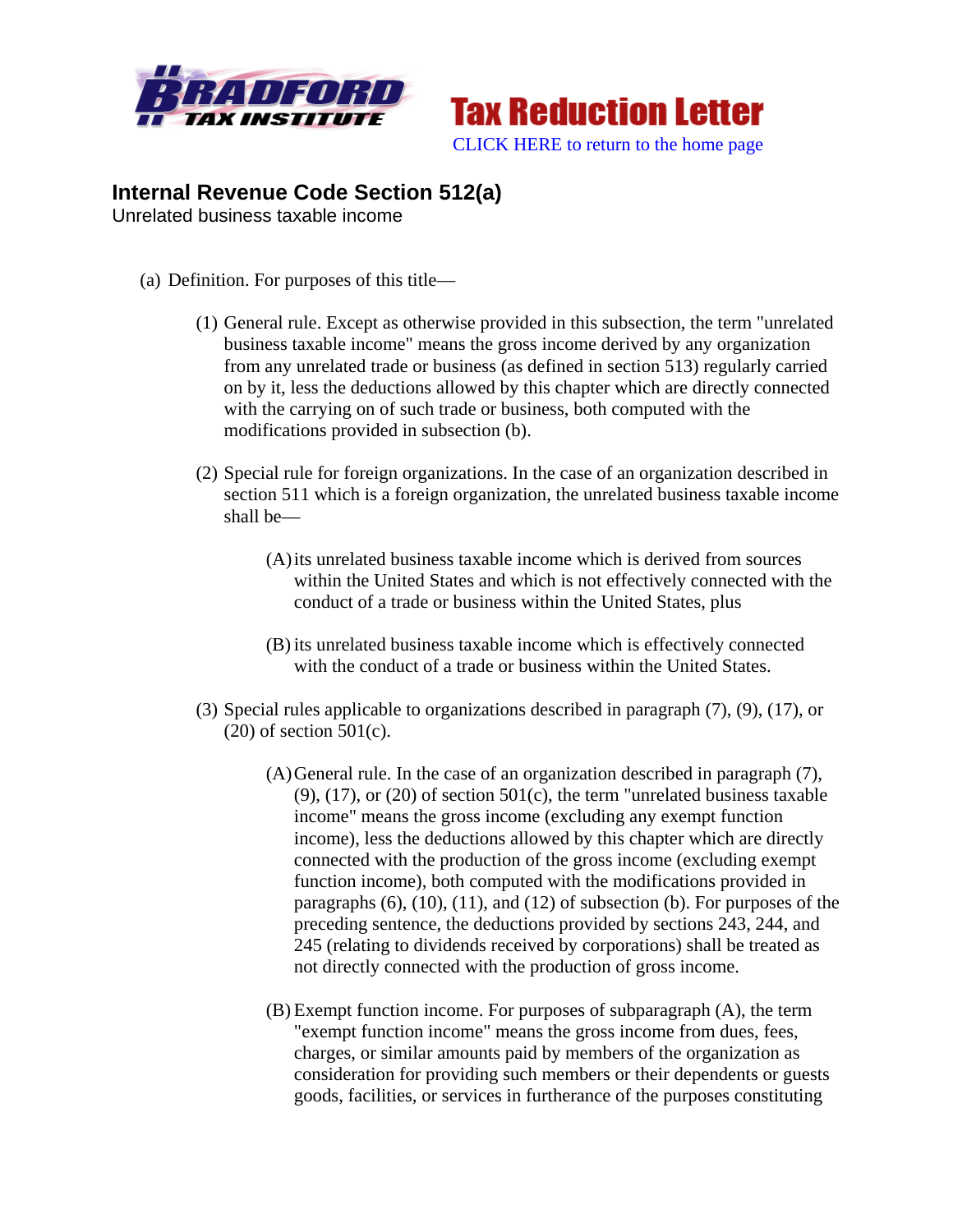the basis for the exemption of the organization to which such income is paid. Such term also means all income (other than an amount equal to the gross income derived from any unrelated trade or business regularly carried on by such organization computed as if the organization were subject to paragraph  $(1)$ ), which is set aside—

- (i) for a purpose specified in section  $170(c)(4)$ , or
- (ii) in the case of an organization described in paragraph (9), (17), or (20) of section 501(c), to provide for the payment of life, sick, accident, or other benefits, including reasonable costs of administration directly connected with a purpose described in clause (i) or (ii). If during the taxable year, an amount which is attributable to income so set aside is used for a purpose other than that described in clause (i) or (ii), such amount shall be included, under subparagraph (A), in unrelated business taxable income for the taxable year.
- (C) Applicability to certain corporations described in section 501(c)(2). In the case of a corporation described in section  $501(c)(2)$ , the income of which is payable to an organization described in paragraph  $(7)$ ,  $(9)$ ,  $(17)$ , or (20) of section 501(c), subparagraph (A) shall apply as if such corporation were the organization to which the income is payable. For purposes of the preceding sentence, such corporation shall be treated as having exempt function income for a taxable year only if it files a consolidated return with such organization for such year.
- (D)Nonrecognition of gain. If property used directly in the performance of the exempt function of an organization described in paragraph (7), (9), (17), or (20) of section 501(c) is sold by such organization, and within a period beginning 1 year before the date of such sale, and ending 3 years after such date, other property is purchased and used by such organization directly in the performance of its exempt function, gain (if any) from such sale shall be recognized only to the extent that such organization's sales price of the old property exceeds the organization's cost of purchasing the other property. For purposes of this subparagraph, the destruction in whole or in part, theft, seizure, requisition, or condemnation of property, shall be treated as the sale of such property, and rules similar to the rules provided by subsections (b), (c), (e), and (j) of section 1034 (as in effect on the day before the date of the enactment of the Taxpayer Relief Act of 1997) shall apply.
- (E) Limitation on amount of setaside in the case of organizations described in paragraph  $(9)$ ,  $(17)$ , or  $(20)$  of section  $501(c)$ .
	- (i) In general. In the case of any organization described in paragraph  $(9)$ ,  $(17)$ , or  $(20)$  of section  $501(c)$ , a set-aside for any purpose specified in clause (ii) of subparagraph (B) may be taken into account under subparagraph (B) only to the extent that such set-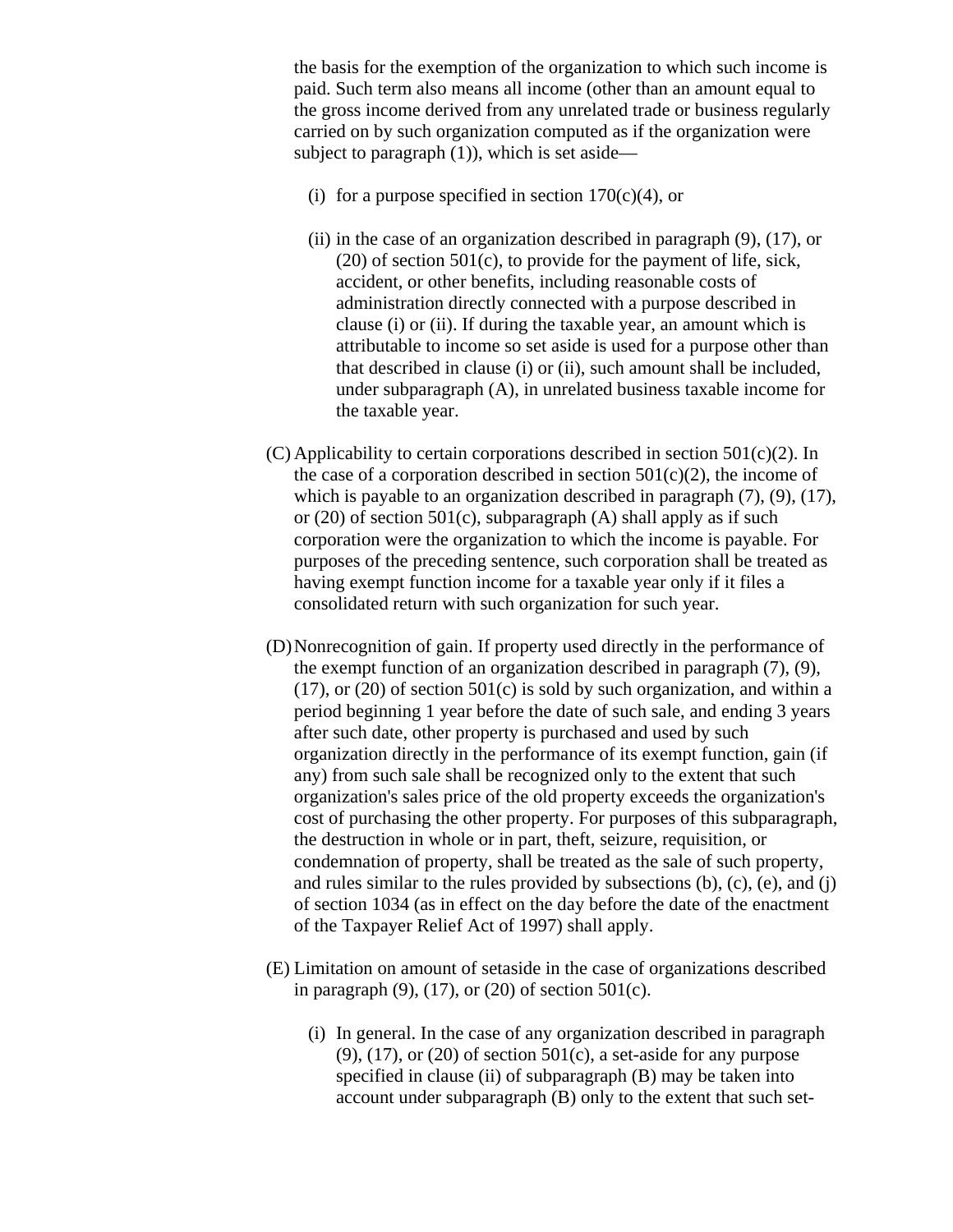aside does not result in an amount of assets set aside for such purpose in excess of the account limit determined under section 419A (without regard to subsection (f)(6) thereof) for the taxable year (not taking into account any reserve described in section  $419A(c)(2)(A)$  for post-retirement medical benefits).

- (ii) Treatment of existing reserves for post-retirement medical or life insurance benefits.
	- (I) Clause (i) shall not apply to any income attributable to an existing reserve for post-retirement medical or life insurance benefits.
	- (II) For purposes of subclause (I), the term "reserve for postretirement medical or life insurance benefits" means the greater of the amount of assets set aside for purposes of post-retirement medical or life insurance benefits to be provided to covered employees as of the close of the last plan year ending before the date of the enactment of the Tax Reform Act of 1984 or on July 18, 1984.
	- (III) All payments during plan years ending on or after the date of the enactment of the Tax Reform Act of 1984 of post-retirement medical benefits or life insurance benefits shall be charged against the reserve referred to in subclause (II). Except to the extent provided in regulations prescribed by the Secretary, all plans of an employer shall be treated as 1 plan for purposes of the preceding sentence.
- (iii)Treatment of tax exempt organizations. This subparagraph shall not apply to any organization if substantially all of the contributions to such organization are made by employers who were exempt from tax under this chapter throughout the 5-taxable year period ending with the taxable year in which the contributions are made.
- (4) Special rule applicable to organizations described in section  $501(c)(19)$ . In the case of an organization described in section  $501(c)(19)$ , the term "unrelated business taxable income" does not include any amount attributable to payments for life, sick, accident, or health insurance with respect to members of such organizations or their dependents which is set aside for the purpose of providing for the payment of insurance benefits or for a purpose specified in section  $170(c)(4)$ . If an amount set aside under the preceding sentence is used during the taxable year for a purpose other than a purpose described in the preceding sentence, such amount shall be included, under paragraph (1), in unrelated business taxable income for the taxable year.
- (5) Definition of payments with respect to securities loans.